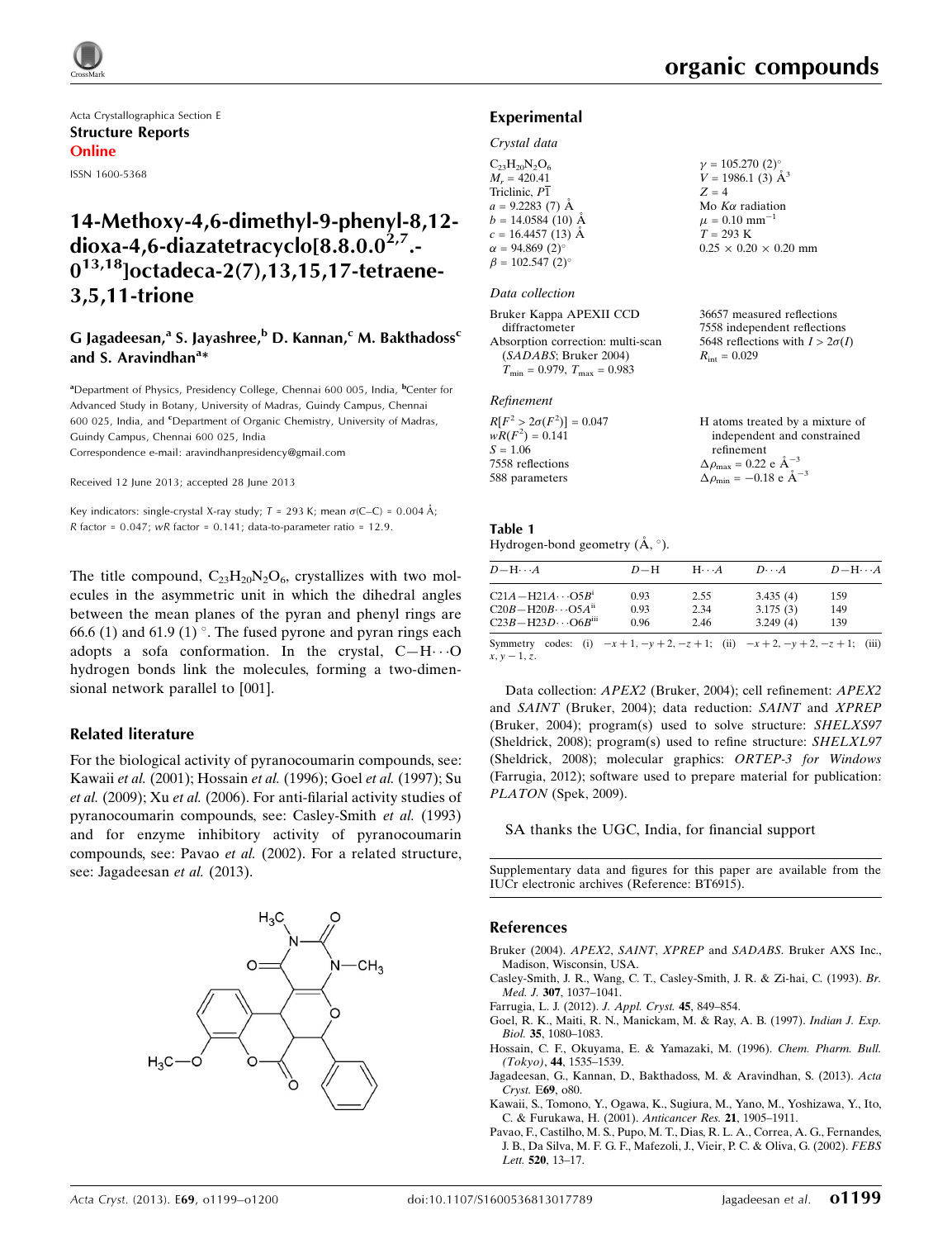- [Sheldrick, G. M. \(2008\).](https://scripts.iucr.org/cgi-bin/cr.cgi?rm=pdfbb&cnor=bt6915&bbid=BB9) Acta Cryst. A64, 112–122.
- [Spek, A. L. \(2009\).](https://scripts.iucr.org/cgi-bin/cr.cgi?rm=pdfbb&cnor=bt6915&bbid=BB10) Acta Cryst. D65, 148-155.
- [Su, C. R., Yeh, S. F., Liu, C. M., Damu, A. G., Kuo, T. H., Chiang, P. C., Bastow,](https://scripts.iucr.org/cgi-bin/cr.cgi?rm=pdfbb&cnor=bt6915&bbid=BB11) [K. F., Lee, K. H. & Wu, T. S. \(2009\).](https://scripts.iucr.org/cgi-bin/cr.cgi?rm=pdfbb&cnor=bt6915&bbid=BB11) Bioorg. Med. Chem. 17, 6137–6143.

[Xu, Z. Q., Pupek, K., Suling, W. J., Enache, L. & Flavin, M. T. \(2006\).](https://scripts.iucr.org/cgi-bin/cr.cgi?rm=pdfbb&cnor=bt6915&bbid=BB12) Bioorg. Med. Chem. 14[, 4610–4626.](https://scripts.iucr.org/cgi-bin/cr.cgi?rm=pdfbb&cnor=bt6915&bbid=BB12)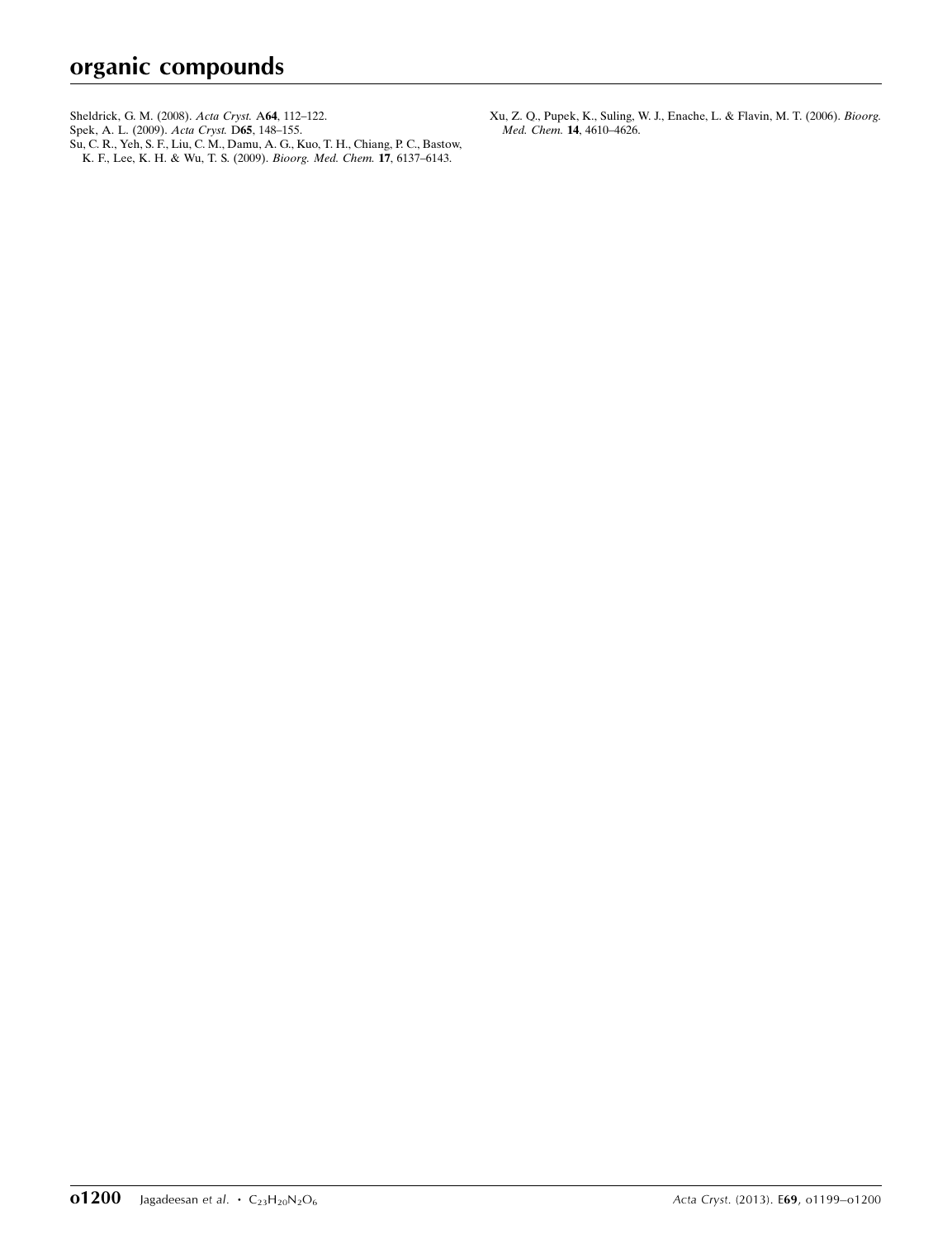# **supporting information**

*Acta Cryst.* (2013). E**69**, o1199–o1200 [doi:10.1107/S1600536813017789]

# **14-Methoxy-4,6-dimethyl-9-phenyl-8,12-dioxa-4,6-diazatetracyclo- [8.8.0.02,7.013,18]octadeca-2(7),13,15,17-tetraene-3,5,11-trione**

# **G Jagadeesan, S. Jayashree, D. Kannan, M. Bakthadoss and S. Aravindhan**

## **S1. Comment**

Coumarin derivatives show strong activity against cancer cell lines (Kawaii *et al.*, 2001) and exhibit monoamine oxidase inhibitory activity (Hossain *et al.*, 1996). Antiulcer activity of some naturally occurring pyranocoumarins has been reported (Goel *et al.*, 1997). They also show anti-hepatitis B virus, anti-filarial (Casley-Smith *et al.*, 1993) and cytotoxic activities (Su *et al.*, 2009) and anti-TB activity (Xu *et al.*, 2006). One natural source coumarin derivative, Chalepin, inhibits the glyceraldehyde-3-phosphate dehydrogenase of parasites (Protein Data Bank ID code 1 K3T) (Pavao *et al.*, 2002). Herein, we report on the crystal structure of the title coumarin derivative.

We have already reported a similar compound (Jagadeesan *et al.*, 2013). The title compound crystallizes with two molecules in the asymmetric unit. Geometrical parameters are almost similar the title compound and the previously reported structure. The six-membered pyrone and pyran rings adopt a sofa conformation. The dihedral angle between the mean planes of the pyran and phenyl rings is 66.6 (1)  $\degree$  and 61.9 (1)  $\degree$  for the molecule A and B respectively. The crystal packing is stabilized by C—H···O intermolecular hydrogen bonds (Fig. 2 and Table 1).

## **S2. Experimental**

A mixture of 2-ethoxy-6-formylphenyl (2E)-but-2-enoate (0.234 g, 1 mmol) and *N*,*N*-dimethylbarbituric acid (0.156 g, 1 mmol) was placed in a round bottom flask and melted at 180 °C for 1 h. After completion of the reaction as indicated by TLC, the crude product was washed with 5 ml of ethylacetate and hexane mixture (1:49 ratio) which successfully provided the pure product in 90% yield as colorless solid. Diffraction quality crystals were obtained by slow evaporation of a solution in (Methonal and ethanol)6:4 ratio.

## **S3. Refinement**

H atoms (except H7A, H7B, H8A, H8B, H9A and H9B atom which were freely refined) were refined with fixed individual displacement parameters  $[U(H) = 1.2 U_{eq}(C)]$  using a riding model with C—H ranging from 0.93 Å to 0.97 Å. The methyl groups bonded to N were refined as disordered over two equally occupied sites rotated by 60 degrees.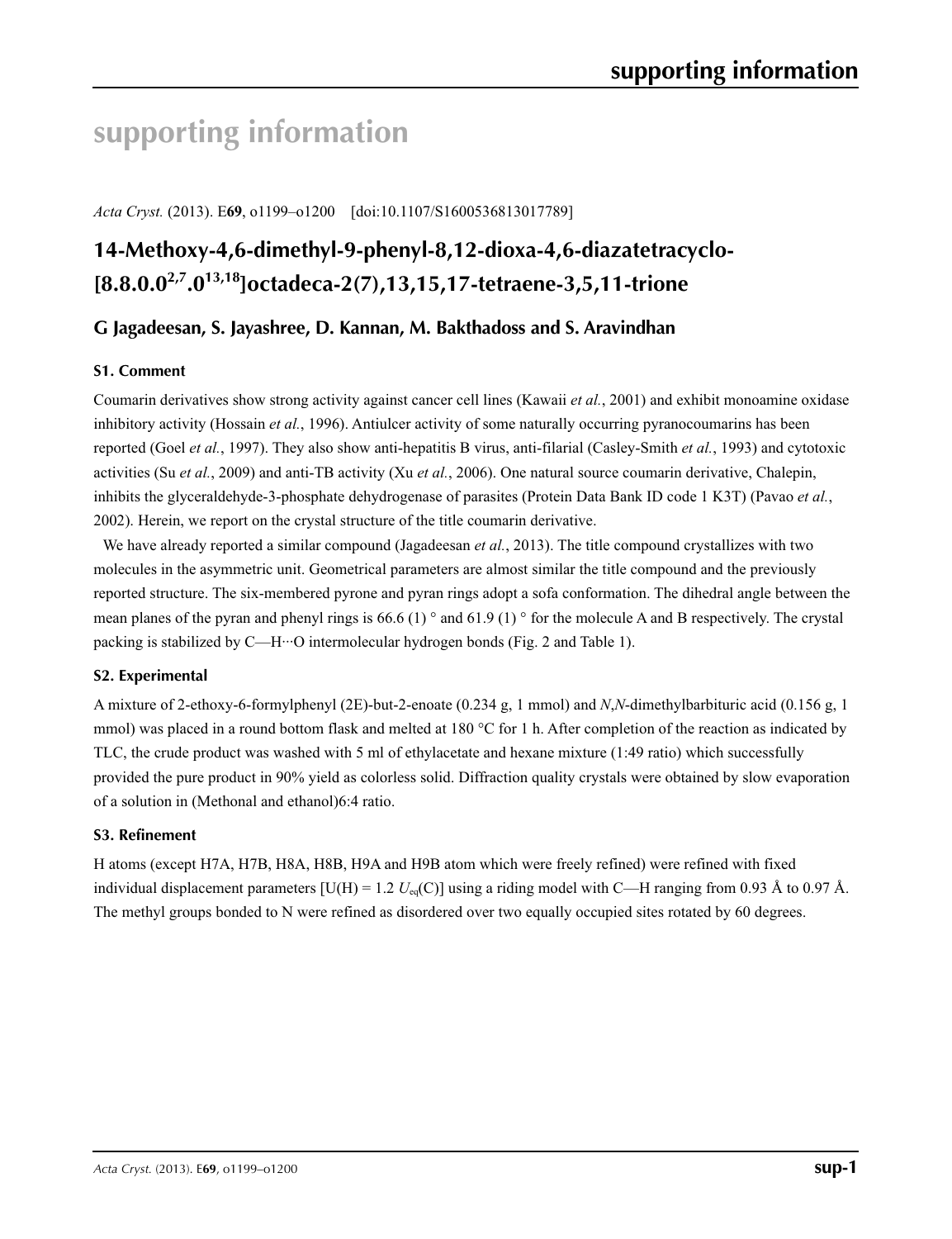

## **Figure 1**

The molecular structure of the title compound. Displacement ellipsoids are drawn at the 30% probability level, H atoms have been omitted for clarity.



### **Figure 2**

Crystal packing of the title compound. Hydrogen bonds are shown as dashed lines. For the sake of clarity, H atoms not involved in the interactions have been omitted.

**14-Methoxy-4,6-dimethyl-9-phenyl-8,12-dioxa-4,6-diazatetracyclo[8.8.0.02,7.013,18]octadeca-2(7),13,15,17 tetraene-3,5,11-trione** 

| Crystal data             |                                    |
|--------------------------|------------------------------------|
| $C_{23}H_{20}N_{2}O_{6}$ | $b = 14.0584(10)$ Å                |
| $M_r = 420.41$           | $c = 16.4457(13)$ Å                |
| Triclinic, P1            | $\alpha$ = 94.869 (2) <sup>o</sup> |
| Hall symbol: -P 1        | $\beta$ = 102.547 (2) <sup>o</sup> |
| $a = 9.2283(7)$ Å        | $\gamma = 105.270(2)^{\circ}$      |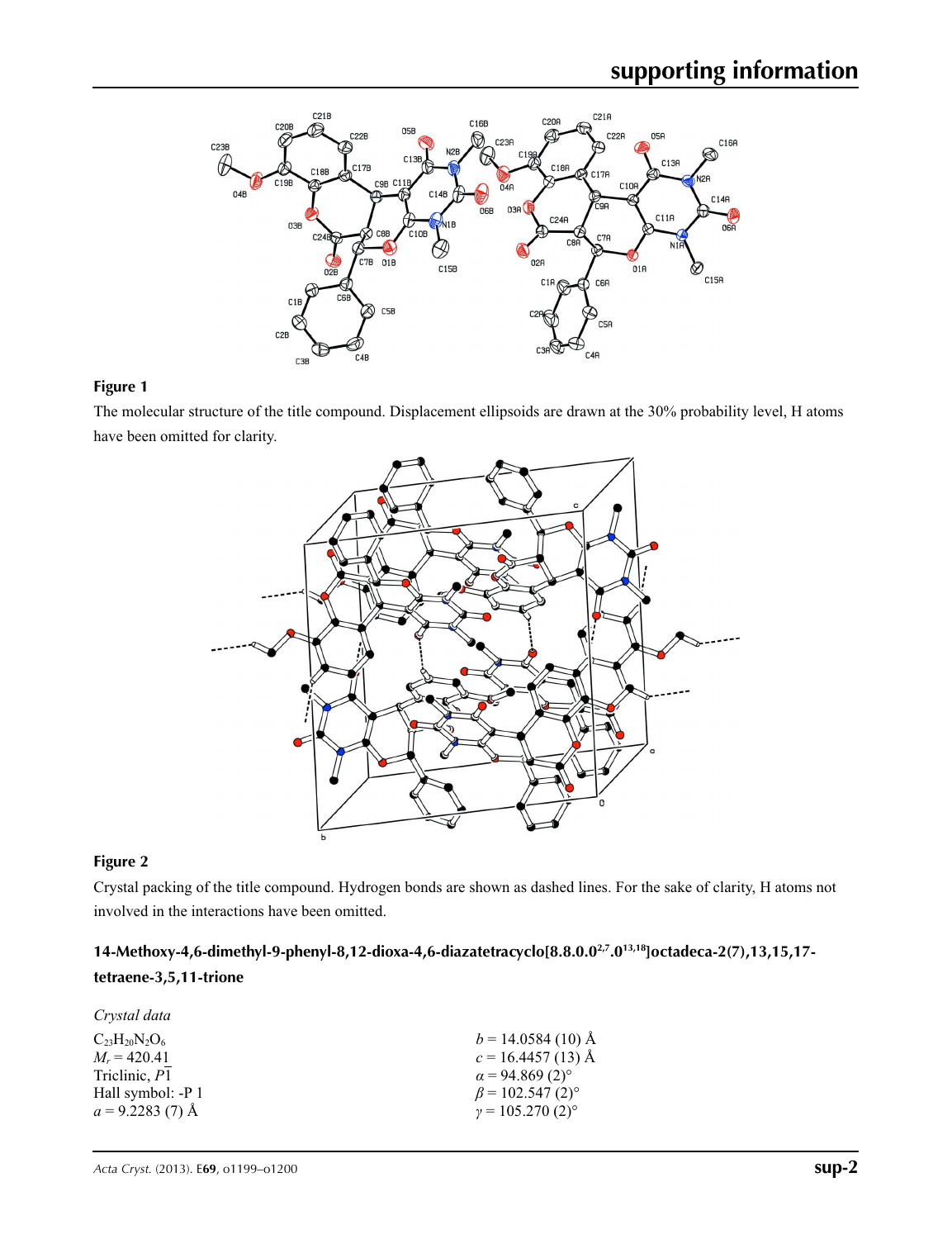$V = 1986.1$  (3)  $\AA$ <sup>3</sup>  $Z = 4$  $F(000) = 880$  $D_x = 1.406$  Mg m<sup>-3</sup> Mo *Kα* radiation,  $\lambda = 0.71073$  Å Cell parameters from 8834 reflections

#### *Data collection*

Bruker Kappa APEXII CCD diffractometer Radiation source: fine-focus sealed tube Graphite monochromator *ω* and *φ* scan Absorption correction: multi-scan (*SADABS*; Bruker 2004)  $T_{\text{min}} = 0.979$ ,  $T_{\text{max}} = 0.983$ 

Primary atom site location: structure-invariant

Secondary atom site location: difference Fourier

#### *Refinement*

Refinement on *F*<sup>2</sup>

Least-squares matrix: full *R*[ $F^2 > 2\sigma(F^2)$ ] = 0.047  $wR(F^2) = 0.141$  $S = 1.06$ 7558 reflections 588 parameters 0 restraints

 $\theta$  = 2.1–31.2°  $\mu$  = 0.10 mm<sup>-1</sup>  $T = 293 \text{ K}$ Block, colourless  $0.25 \times 0.20 \times 0.20$  mm

36657 measured reflections 7558 independent reflections 5648 reflections with  $I > 2\sigma(I)$  $R_{\text{int}} = 0.029$  $\theta_{\text{max}} = 25.7^{\circ}, \theta_{\text{min}} = 1.3^{\circ}$  $h = -11 \rightarrow 11$  $k = -17 \rightarrow 17$ *l* = −20→20

Hydrogen site location: inferred from neighbouring sites H atoms treated by a mixture of independent and constrained refinement  $w = 1/[\sigma^2 (F_o^2) + (0.0528P)^2 + 1.2155P]$ where  $P = (F_o^2 + 2F_c^2)/3$  $(\Delta/\sigma)_{\text{max}} = 0.001$  $\Delta \rho_{\rm max} = 0.22$  e Å<sup>-3</sup>  $\Delta\rho_{\rm min}$  = −0.18 e Å<sup>-3</sup> Extinction correction: *SHELXL97* (Sheldrick, 2008), Fc\* =kFc[1+0.001xFc2 *λ*3 /sin(2*θ*)]-1/4 Extinction coefficient: 0.0041 (7)

## *Special details*

map

direct methods

**Geometry**. All e.s.d.'s (except the e.s.d. in the dihedral angle between two l.s. planes) are estimated using the full covariance matrix. The cell e.s.d.'s are taken into account individually in the estimation of e.s.d.'s in distances, angles and torsion angles; correlations between e.s.d.'s in cell parameters are only used when they are defined by crystal symmetry. An approximate (isotropic) treatment of cell e.s.d.'s is used for estimating e.s.d.'s involving l.s. planes.

**Refinement**. Refinement of  $F^2$  against ALL reflections. The weighted *R*-factor  $wR$  and goodness of fit *S* are based on  $F^2$ , conventional *R*-factors *R* are based on *F*, with *F* set to zero for negative  $F^2$ . The threshold expression of  $F^2 > \sigma(F^2)$  is used only for calculating *R*-factors(gt) *etc*. and is not relevant to the choice of reflections for refinement. *R*-factors based on *F*<sup>2</sup> are statistically about twice as large as those based on *F*, and *R*- factors based on ALL data will be even larger.

*Fractional atomic coordinates and isotropic or equivalent isotropic displacement parameters (Å2 )*

|                  | $\mathcal{X}$ | v           | z           | $U_{\rm iso}$ */ $U_{\rm eq}$ | Occ. (2) |
|------------------|---------------|-------------|-------------|-------------------------------|----------|
| O <sub>1</sub> A | 0.43958(18)   | 0.84184(11) | 0.13771(9)  | 0.0433(4)                     |          |
| O <sub>3</sub> A | 0.62793(19)   | 0.60615(11) | 0.25301(10) | 0.0491(4)                     |          |
| N1A              | 0.4243(2)     | 0.98731(13) | 0.19611(11) | 0.0408(4)                     |          |
| O <sub>6</sub> A | 0.3970(2)     | 1.13287(12) | 0.25056(11) | 0.0653(5)                     |          |
| O5A              | 0.6491(2)     | 0.96419(12) | 0.42706(10) | 0.0587(5)                     |          |
| O1B              | 1.0081(2)     | 1.35732(12) | 0.17540(11) | 0.0542(4)                     |          |
| O2B              | 0.7090(2)     | 1.04069(13) | 0.08928(10) | 0.0558(4)                     |          |
| O3B              | 0.8419(2)     | 1.03414(11) | 0.21441(10) | 0.0500(4)                     |          |
| O2A              | 0.7740(2)     | 0.66004(13) | 0.16873(11) | 0.0553(4)                     |          |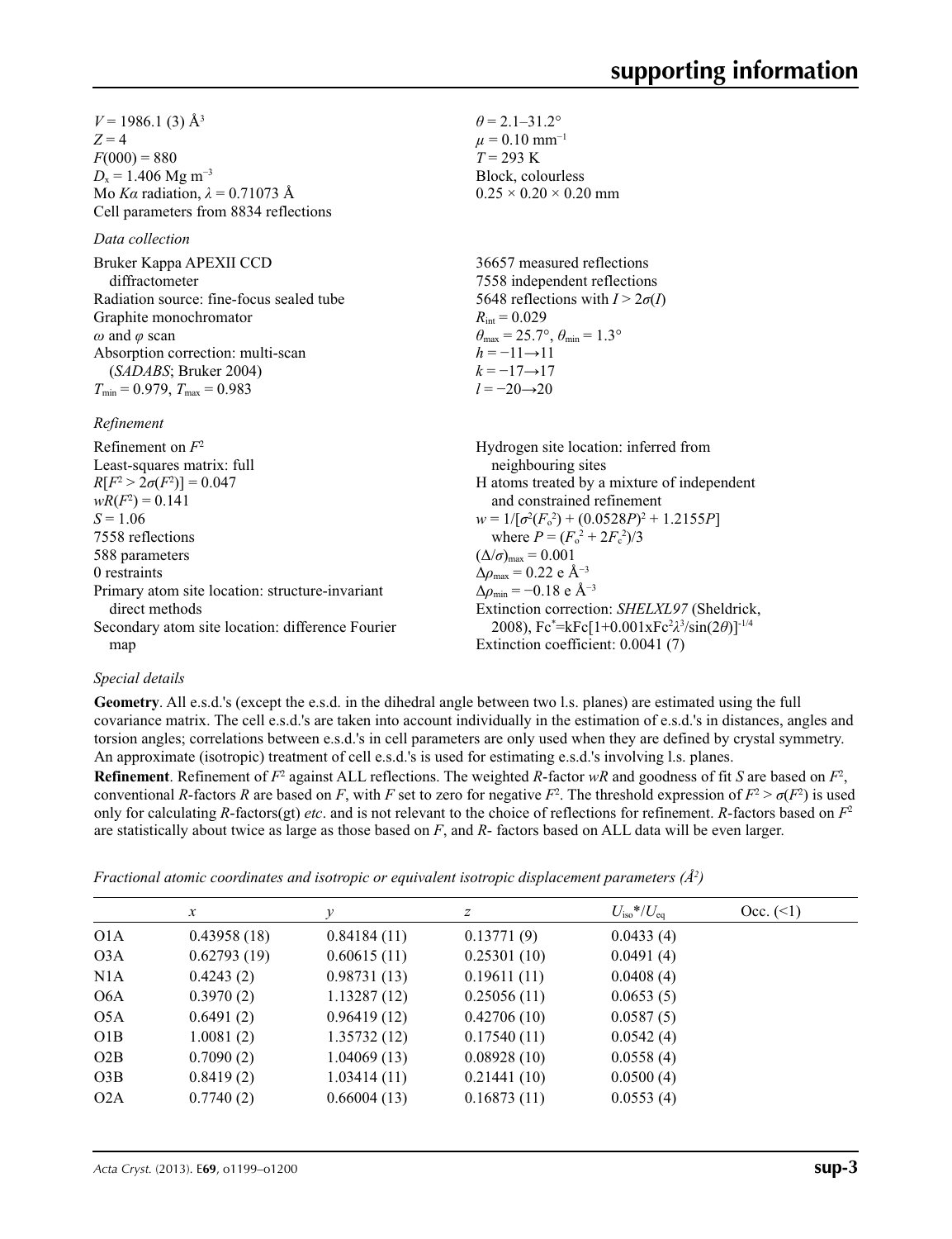| C11A              | 0.4727(2) | 0.90470(15)  | 0.20928(13)    | 0.0354(5) |      |
|-------------------|-----------|--------------|----------------|-----------|------|
| N2A               | 0.5173(2) | 1.04671(13)  | 0.34024(11)    | 0.0447(5) |      |
| C9A               | 0.6168(3) | 0.80548(15)  | 0.29473(13)    | 0.0370(5) |      |
| C10A              | 0.5470(3) | 0.89086(15)  | 0.28534(13)    | 0.0371(5) |      |
| C24A              | 0.6857(3) | 0.67602(16)  | 0.20697(14)    | 0.0417(5) |      |
| C17A              | 0.5294(3) | 0.71943(15)  | 0.33133(13)    | 0.0381(5) |      |
| O <sub>4</sub> A  | 0.4761(2) | 0.45275(12)  | 0.30578(12)    | 0.0642(5) |      |
| N1B               | 1.0045(2) | 1.49711(14)  | 0.25095(14)    | 0.0557(5) |      |
| O5B               | 0.7679(2) | 1.34929(14)  | 0.40134(12)    | 0.0643(5) |      |
| C14A              | 0.4427(3) | 1.06042(15)  | 0.26200(14)    | 0.0439(5) |      |
| C6A               | 0.4536(3) | 0.69790(17)  | 0.05832(14)    | 0.0436(5) |      |
| C11B              | 0.9629(3) | 1.39480(16)  | 0.23985(15)    | 0.0453(6) |      |
| N2B               |           |              |                |           |      |
| C8B               | 0.8912(3) | 1.49558 (14) | 0.36477(13)    | 0.0540(5) |      |
|                   | 0.8289(3) | 1.19799(16)  | 0.17843(14)    | 0.0407(5) |      |
| C18A              | 0.5376(3) | 0.62478(16)  | 0.30704(14)    | 0.0400(5) |      |
| C10B              | 0.8851(3) | 1.34072(16)  | 0.28866(14)    | 0.0424(5) |      |
| C18B              | 0.9296(3) | 1.08267(16)  | 0.29447(14)    | 0.0424(5) |      |
| O <sub>4</sub> B  | 1.0043(2) | 0.93660(13)  | 0.30200(13)    | 0.0700(6) |      |
| C22A              | 0.4416(3) | 0.72982(17)  | 0.38821(14)    | 0.0470(6) |      |
| H22A              | 0.4321    | 0.7923       | 0.4049         | $0.056*$  |      |
| C13B              | 0.8415(3) | 1.39109(17)  | 0.35471(16)    | 0.0489(6) |      |
| C8A               | 0.6299(3) | 0.76749(16)  | 0.20753(14)    | 0.0382(5) |      |
| C24B              | 0.7878(3) | 1.08628(16)  | 0.15531(14)    | 0.0411(5) |      |
| C9B               | 0.8319(3) | 1.22862(15)  | 0.26978(14)    | 0.0397(5) |      |
| $\rm C7B$         | 0.9863(3) | 1.25026(17)  | 0.16340(15)    | 0.0450(5) |      |
| C19A              | 0.4606(3) | 0.54112(16)  | 0.33674(15)    | 0.0469(6) |      |
| C17B              | 0.9294(3) | 1.17652(16)  | 0.32621(14)    | 0.0421(5) |      |
| O <sub>6</sub> B  | 1.0114(2) | 1.64095(13)  | 0.32677(14)    | 0.0782(6) |      |
| C13A              | 0.5775(3) | 0.96662(16)  | 0.35610(14)    | 0.0423(5) |      |
| C7A               | 0.4712(3) | 0.74697(16)  | 0.14575(14)    | 0.0394(5) |      |
| C14B              | 0.9705(3) | 1.55068(17)  | 0.31511(18)    | 0.0560(7) |      |
| C6B               | 1.0041(3) | 1.22284(18)  | 0.07678(15)    | 0.0470(6) |      |
| C21A              | 0.3684(3) | 0.64850(19)  | 0.42018(16)    | 0.0552(6) |      |
| H21A              | 0.3124    | 0.6570       | 0.4595         | $0.066*$  |      |
| C15A              | 0.3540(3) | 1.00239(18)  | 0.11075(14)    | 0.0508(6) |      |
| H <sub>15</sub> A | 0.2965    | 1.0497       | 0.1143         | $0.076*$  | 0.50 |
| H15B              | 0.2856    | 0.9401       | 0.0795         | $0.076*$  | 0.50 |
| H15C              | 0.4342    | 1.0272       | 0.0827         | $0.076*$  | 0.50 |
| H15D              | 0.3810    | 0.9616       | 0.0700         | $0.076*$  | 0.50 |
| H <sub>15</sub> E | 0.3919    | 1.0713       | 0.1049         | $0.076*$  | 0.50 |
| H15F              | 0.2433    | 0.9841       | 0.1017         | $0.076*$  | 0.50 |
| C2B               | 1.0921(3) | 1.1218(2)    | $-0.01454(18)$ | 0.0654(7) |      |
| H2B               | 1.1418    | 1.0733       | $-0.0220$      | $0.079*$  |      |
|                   |           |              |                |           |      |
| C16A              | 0.5385(4) | 1.12317(18)  | 0.41195(16)    | 0.0638(8) |      |
| H16A              | 0.5481    | 1.0942       | 0.4629         | $0.096*$  | 0.50 |
| H16B              | 0.4505    | 1.1488       | 0.4037         | $0.096*$  | 0.50 |
| H16C              | 0.6307    | 1.1765       | 0.4160         | $0.096*$  | 0.50 |
| H16D              | 0.5381    | 1.1855       | 0.3922         | $0.096*$  | 0.50 |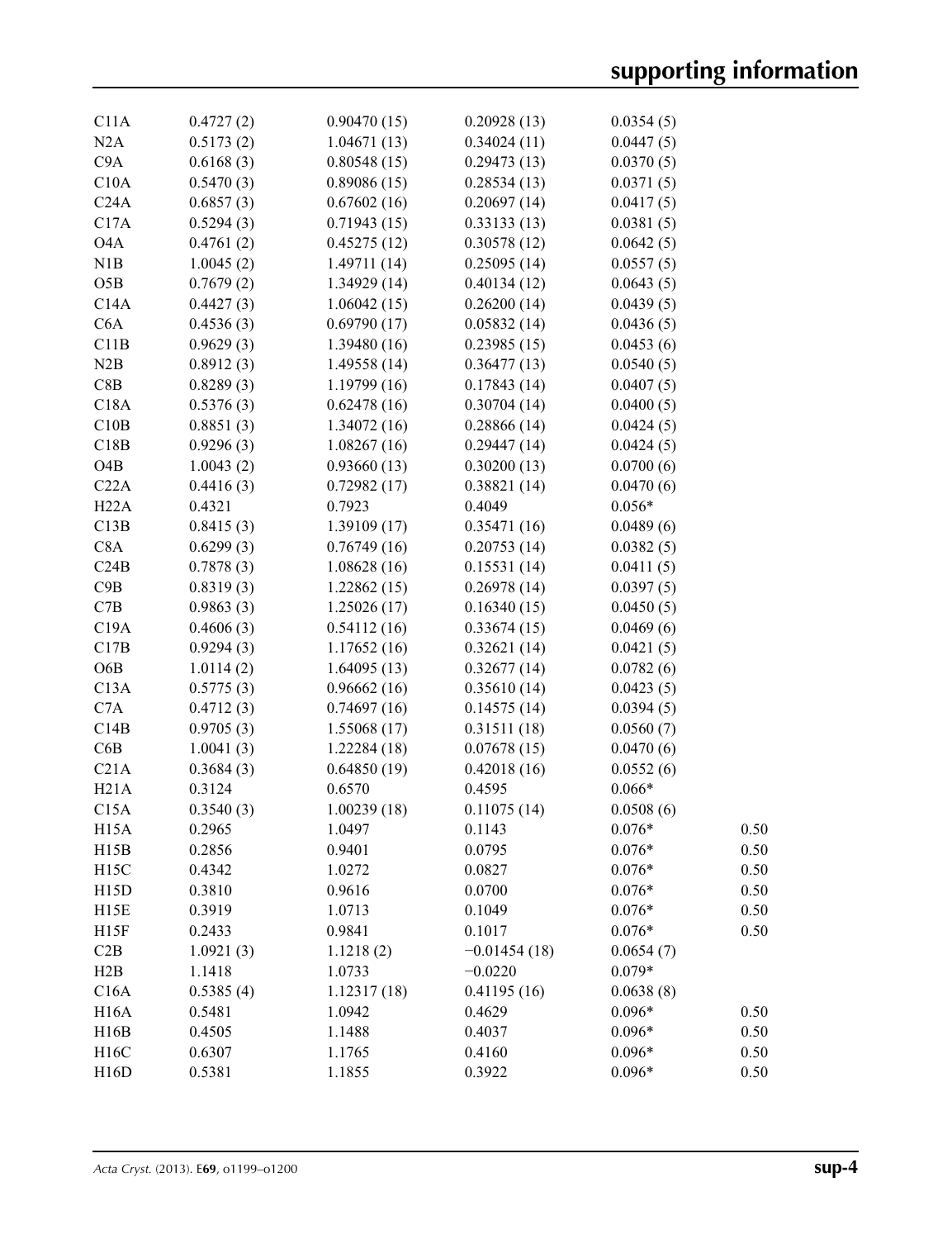| H16E             | 0.6357           | 1.1309      | 0.4514                 | $0.096*$   | 0.50 |
|------------------|------------------|-------------|------------------------|------------|------|
| H16F             | 0.4555           | 1.1031      | 0.4391                 | $0.096*$   | 0.50 |
| C1A              | 0.3713(3)        | 0.59853(19) | 0.03436(17)            | 0.0594(7)  |      |
| H1A              | 0.3277           | 0.5627      | 0.0725                 | $0.071*$   |      |
| C5B              | 0.9430(4)        | 1.2624(2)   | 0.00862(18)            | 0.0640(7)  |      |
| H5B              | 0.8912           | 1.3098      | 0.0157                 | $0.077*$   |      |
| C20A             | 0.3767(3)        | 0.55408(18) | 0.39469(16)            | 0.0547(6)  |      |
| H20A             | 0.3261           | 0.4996      | 0.4165                 | $0.066*$   |      |
| C20B             | 1.1029(4)        | 1.0712(2)   | 0.42048(17)            | 0.0660(8)  |      |
| H20B             | 1.1602           | 1.0364      | 0.4531                 | $0.079*$   |      |
| C19B             | 1.0153(3)        | 1.02850(18) | 0.34063(16)            | 0.0510(6)  |      |
| C16B             | 0.8547(4)        | 1.5509(2)   | 0.43332(19)            | 0.0728(9)  |      |
| H16G             | 0.8232           | 1.5067      | 0.4718                 | $0.109*$   | 0.50 |
| H16H             | 0.7721           | 1.5781      | 0.4105                 | $0.109*$   | 0.50 |
| H16I             | 0.9450           | 1.6041      | 0.4626                 | $0.109*$   | 0.50 |
| H16J             | 0.8703           | 1.6192      | 0.4248                 | $0.109*$   | 0.50 |
| H16K             | 0.9214           | 1.5478      | 0.4861                 | $0.109*$   | 0.50 |
| H16L             | 0.7486           | 1.5218      | 0.4340                 | $0.109*$   | 0.50 |
| C22B             | 1.0194(4)        | 1.2177(2)   | 0.40600(16)            | 0.0621(7)  |      |
| H22B             | 1.0219           | 1.2812      | 0.4288                 | $0.075*$   |      |
| C <sub>23A</sub> | 0.3997(4)        | 0.36508(19) | 0.3349(2)              | 0.0740(9)  |      |
| H23A             | 0.4203           | 0.3082      | 0.3084                 | $0.111*$   |      |
| H23B             | 0.2900           | 0.3563      | 0.3209                 | $0.111*$   |      |
| H23C             | 0.4374           | 0.3717      | 0.3949                 | $0.111*$   |      |
| C4A              | 0.4996(4)        | 0.7023(3)   | $-0.07899(17)$         | 0.0719(8)  |      |
| H <sub>4</sub> A | 0.5437           | 0.7374      | $-0.1173$              | $0.086*$   |      |
| C3A              | 0.4174(4)        | 0.6034(3)   | $-0.10228(19)$         | 0.0758(10) |      |
| H <sub>3</sub> A | 0.4055           | 0.5715      | $-0.1563$              | $0.091*$   |      |
| C2A              | 0.3535(4)        | 0.5522(2)   | $-0.0460(2)$           | 0.0766(9)  |      |
| H2A              | 0.2973           | 0.4853      | $-0.0619$              | $0.092*$   |      |
| C5A              | 0.5171(3)        | 0.7500(2)   | 0.00085(16)            | 0.0579(7)  |      |
| H <sub>5</sub> A | 0.5717           | 0.8173      | 0.0160                 | $0.069*$   |      |
| C1B              | 1.0790(3)        | 1.1524(2)   | 0.06444(17)            | 0.0595(7)  |      |
| H1B              | 1.1214           | 1.1251      | 0.1101                 | $0.071*$   |      |
| C3B              | 1.0330(3)        | 1.1619(2)   |                        | 0.0670(8)  |      |
| H3B              | 1.0434           | 1.1417      | $-0.08186(19)$         | $0.080*$   |      |
| C23B             | 1.0990(4)        | 0.8826(2)   | $-0.1351$<br>0.3457(2) | 0.0904(11) |      |
|                  |                  |             |                        | $0.136*$   |      |
| H23D<br>H23E     | 1.0807           | 0.8192      | 0.3123<br>0.3986       |            |      |
|                  | 1.0739<br>1.2062 | 0.8723      |                        | $0.136*$   |      |
| H23F             |                  | 0.9198      | 0.3557                 | $0.136*$   |      |
| C15B             | 1.0871(4)        | 1.5530(2)   | 0.1958(2)              | 0.0786(9)  |      |
| H15G             | 1.1215           | 1.6227      | 0.2182                 | $0.118*$   | 0.50 |
| H15H             | 1.0190           | 1.5428      | 0.1406                 | $0.118*$   | 0.50 |
| H15I             | 1.1752           | 1.5301      | 0.1922                 | $0.118*$   | 0.50 |
| H15J             | 1.0889           | 1.5077      | 0.1491                 | $0.118*$   | 0.50 |
| H15K             | 1.1915           | 1.5876      | 0.2268                 | $0.118*$   | 0.50 |
| H15L             | 1.0353           | 1.6003      | 0.1752                 | $0.118*$   | 0.50 |
| C21B             | 1.1056(4)        | 1.1655(2)   | 0.45203(18)            | 0.0757(9)  |      |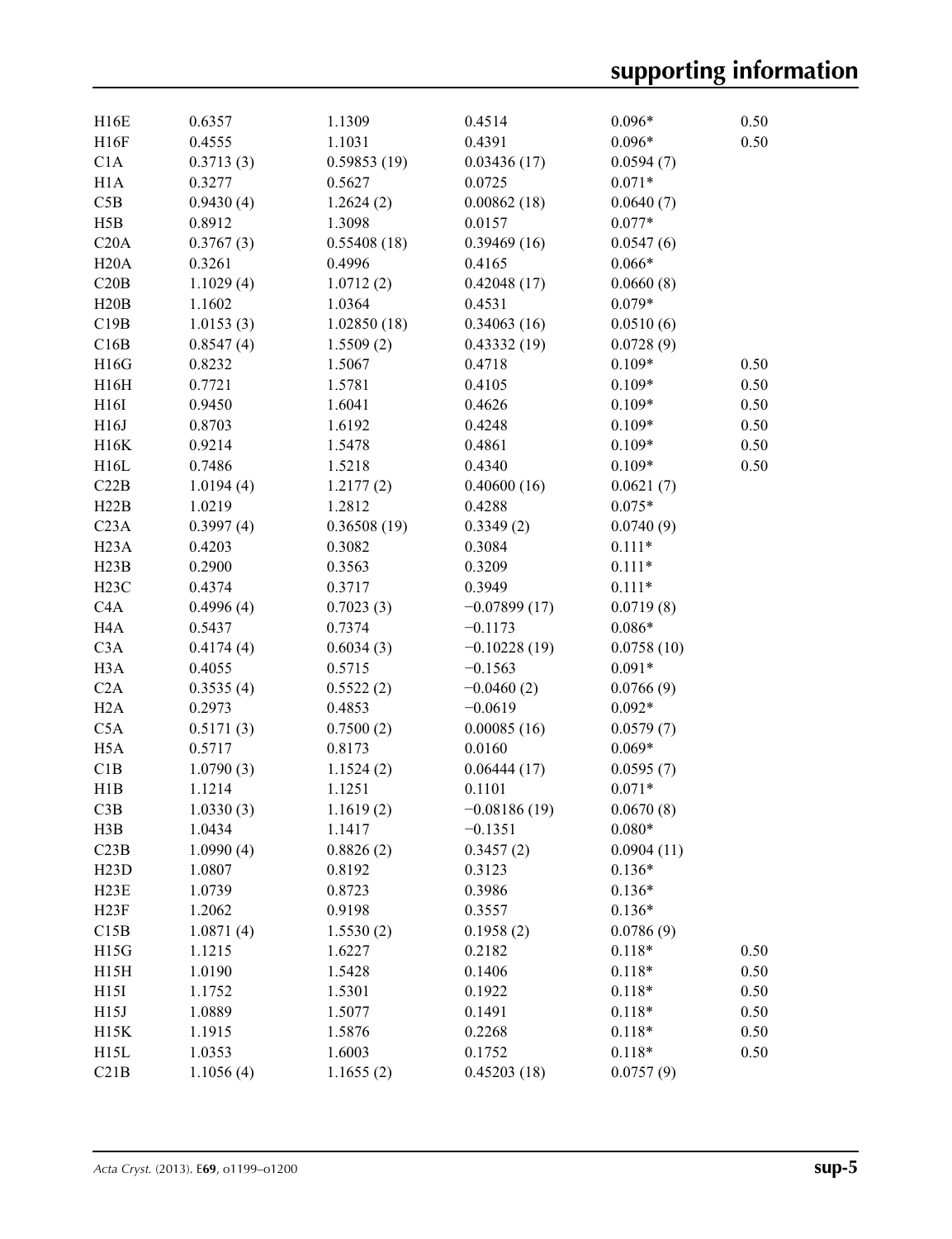# **supporting information**

| H21B | 1.1670    | 1.1946     | 0.5056         | $0.091*$     |  |
|------|-----------|------------|----------------|--------------|--|
| C4B  | 0.9580(4) | 1.2323(2)  | $-0.07059(19)$ | 0.0745(9)    |  |
| H4B  | 0.9169    | 1.2599     | $-0.1164$      | $0.089*$     |  |
| H8A  | 0.703(3)  | 0.8181(16) | 0.1882(13)     | $0.040(6)$ * |  |
| H9A  | 0.723(3)  | 0.8307(15) | 0.3302(13)     | $0.036(6)$ * |  |
| H7A  | 0.393(3)  | 0.7075(17) | 0.1685(14)     | $0.041(6)$ * |  |
| H7B  | 1.071(3)  | 1.2327(17) | 0.2088(15)     | $0.050(6)$ * |  |
| H9B  | 0.724(3)  | 1.2058(16) | 0.2746(14)     | $0.043(6)$ * |  |
| H8B  | 0.750(3)  | 1.2190(17) | 0.1387(15)     | $0.048(6)$ * |  |
|      |           |            |                |              |  |

*Atomic displacement parameters (Å2 )*

|                  | $U^{11}$   | $U^{22}$   | $U^{33}$   | $U^{12}$   | $U^{13}$     | $U^{23}$     |
|------------------|------------|------------|------------|------------|--------------|--------------|
| O1A              | 0.0583(10) | 0.0410(8)  | 0.0318(8)  | 0.0254(7)  | 0.0018(7)    | 0.0004(6)    |
| O3A              | 0.0613(10) | 0.0405(8)  | 0.0584(10) | 0.0253(7)  | 0.0263(9)    | 0.0144(7)    |
| N1A              | 0.0528(11) | 0.0378(9)  | 0.0348(10) | 0.0206(8)  | 0.0080(8)    | 0.0063(7)    |
| O <sub>6</sub> A | 0.1003(15) | 0.0422(9)  | 0.0583(11) | 0.0361(10) | 0.0117(10)   | 0.0054(8)    |
| O <sub>5</sub> A | 0.0825(13) | 0.0518(10) | 0.0337(9)  | 0.0201(9)  | $-0.0012(9)$ | 0.0015(7)    |
| O1B              | 0.0591(11) | 0.0416(9)  | 0.0684(12) | 0.0125(8)  | 0.0287(9)    | 0.0163(8)    |
| O2B              | 0.0619(11) | 0.0555(10) | 0.0412(10) | 0.0129(8)  | 0.0046(8)    | $-0.0052(8)$ |
| O3B              | 0.0636(11) | 0.0352(8)  | 0.0442(9)  | 0.0123(7)  | 0.0018(8)    | 0.0038(7)    |
| O2A              | 0.0584(11) | 0.0557(10) | 0.0633(11) | 0.0266(8)  | 0.0267(9)    | 0.0097(8)    |
| C11A             | 0.0394(12) | 0.0331(10) | 0.0338(11) | 0.0117(9)  | 0.0084(9)    | 0.0037(8)    |
| N2A              | 0.0644(13) | 0.0330(9)  | 0.0360(10) | 0.0129(8)  | 0.0140(9)    | 0.0017(7)    |
| C9A              | 0.0395(12) | 0.0371(11) | 0.0322(11) | 0.0126(9)  | 0.0029(10)   | 0.0042(9)    |
| C10A             | 0.0457(12) | 0.0328(10) | 0.0334(11) | 0.0119(9)  | 0.0099(9)    | 0.0057(8)    |
| C24A             | 0.0420(13) | 0.0429(12) | 0.0419(13) | 0.0159(10) | 0.0097(11)   | 0.0057(10)   |
| C17A             | 0.0434(12) | 0.0392(11) | 0.0307(11) | 0.0135(9)  | 0.0041(9)    | 0.0073(9)    |
| O <sub>4</sub> A | 0.0877(14) | 0.0372(9)  | 0.0766(13) | 0.0218(9)  | 0.0317(11)   | 0.0158(8)    |
| N1B              | 0.0546(13) | 0.0355(10) | 0.0732(15) | 0.0094(9)  | 0.0105(11)   | 0.0137(10)   |
| O5B              | 0.0829(14) | 0.0570(11) | 0.0583(11) | 0.0210(10) | 0.0300(10)   | 0.0032(9)    |
| C14A             | 0.0569(14) | 0.0314(11) | 0.0438(13) | 0.0122(10) | 0.0143(11)   | 0.0051(9)    |
| C6A              | 0.0476(13) | 0.0443(12) | 0.0392(12) | 0.0220(10) | 0.0029(10)   | 0.0004(10)   |
| C11B             | 0.0420(13) | 0.0385(12) | 0.0542(15) | 0.0133(10) | 0.0068(11)   | 0.0076(10)   |
| N2B              | 0.0594(13) | 0.0400(11) | 0.0569(13) | 0.0198(9)  | 0.0004(10)   | $-0.0034(9)$ |
| C8B              | 0.0435(13) | 0.0410(12) | 0.0391(12) | 0.0142(10) | 0.0096(10)   | 0.0096(9)    |
| C18A             | 0.0443(13) | 0.0411(12) | 0.0382(12) | 0.0178(10) | 0.0098(10)   | 0.0093(9)    |
| C10B             | 0.0440(13) | 0.0357(11) | 0.0459(13) | 0.0124(9)  | 0.0069(10)   | 0.0058(9)    |
| C18B             | 0.0495(13) | 0.0365(11) | 0.0389(12) | 0.0098(9)  | 0.0088(10)   | 0.0072(9)    |
| O <sub>4</sub> B | 0.0868(14) | 0.0456(10) | 0.0782(13) | 0.0314(9)  | 0.0049(11)   | 0.0136(9)    |
| C22A             | 0.0609(15) | 0.0447(13) | 0.0382(13) | 0.0185(11) | 0.0145(11)   | 0.0062(10)   |
| C13B             | 0.0514(14) | 0.0429(13) | 0.0497(14) | 0.0180(11) | 0.0035(12)   | 0.0009(11)   |
| C8A              | 0.0405(12) | 0.0379(11) | 0.0390(12) | 0.0141(9)  | 0.0111(10)   | 0.0084(9)    |
| C24B             | 0.0439(13) | 0.0417(12) | 0.0384(13) | 0.0116(10) | 0.0130(10)   | 0.0057(10)   |
| C9B              | 0.0442(13) | 0.0353(11) | 0.0386(12) | 0.0100(9)  | 0.0100(10)   | 0.0060(9)    |
| C7B              | 0.0470(14) | 0.0441(12) | 0.0483(14) | 0.0171(10) | 0.0141(11)   | 0.0124(10)   |
| C19A             | 0.0538(14) | 0.0383(12) | 0.0488(14) | 0.0147(10) | 0.0099(11)   | 0.0108(10)   |
| C17B             | 0.0497(13) | 0.0393(12) | 0.0372(12) | 0.0117(10) | 0.0110(10)   | 0.0084(9)    |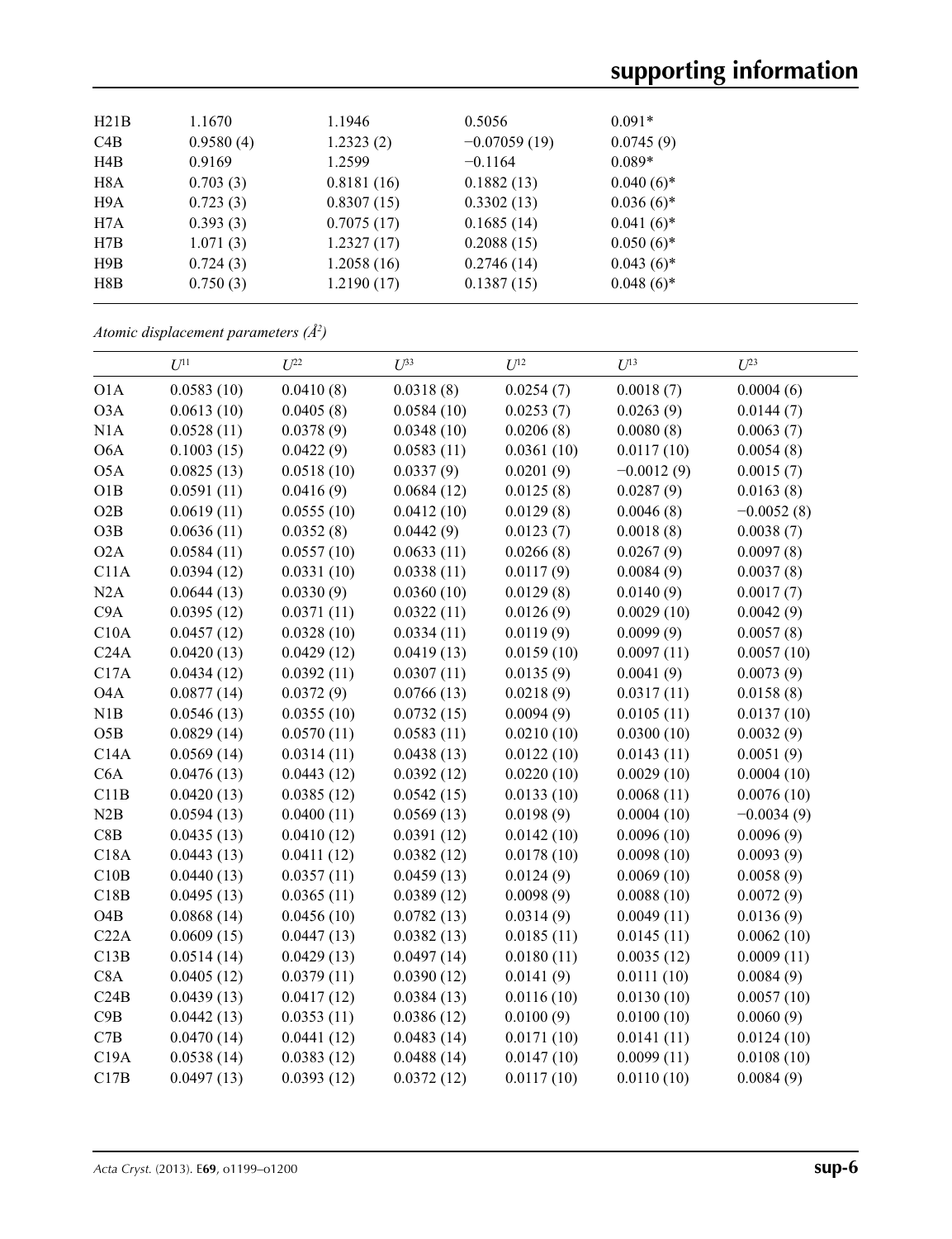# **supporting information**

| O6B              | 0.0784(14) | 0.0347(10) | 0.1059(17) | 0.0141(9)  | $-0.0036(12)$ | 0.0029(10)    |
|------------------|------------|------------|------------|------------|---------------|---------------|
| C13A             | 0.0521(14) | 0.0356(11) | 0.0369(12) | 0.0085(9)  | 0.0108(10)    | 0.0068(9)     |
| C7A              | 0.0459(13) | 0.0361(11) | 0.0363(12) | 0.0151(10) | 0.0074(10)    | 0.0036(9)     |
| C14B             | 0.0517(15) | 0.0361(13) | 0.0696(18) | 0.0162(11) | $-0.0089(13)$ | 0.0015(12)    |
| C6B              | 0.0453(13) | 0.0522(13) | 0.0522(14) | 0.0183(11) | 0.0202(11)    | 0.0200(11)    |
| C21A             | 0.0680(17) | 0.0575(15) | 0.0455(14) | 0.0183(13) | 0.0237(13)    | 0.0110(11)    |
| C15A             | 0.0648(16) | 0.0473(13) | 0.0412(13) | 0.0262(12) | 0.0018(11)    | 0.0093(10)    |
| C2B              | 0.0679(19) | 0.080(2)   | 0.0646(18) | 0.0361(15) | 0.0311(15)    | 0.0143(15)    |
| C16A             | 0.105(2)   | 0.0425(14) | 0.0419(14) | 0.0209(14) | 0.0193(14)    | $-0.0039(11)$ |
| C1A              | 0.0709(18) | 0.0472(14) | 0.0573(16) | 0.0205(12) | 0.0111(14)    | $-0.0049(12)$ |
| C5B              | 0.0758(19) | 0.0689(18) | 0.0648(18) | 0.0357(15) | 0.0288(15)    | 0.0288(14)    |
| C20A             | 0.0630(16) | 0.0463(14) | 0.0544(15) | 0.0099(11) | 0.0176(13)    | 0.0168(11)    |
| C20B             | 0.077(2)   | 0.0672(18) | 0.0556(17) | 0.0316(15) | 0.0022(14)    | 0.0217(14)    |
| C19B             | 0.0570(15) | 0.0427(13) | 0.0544(15) | 0.0164(11) | 0.0106(12)    | 0.0150(11)    |
| C16B             | 0.089(2)   | 0.0595(17) | 0.0654(18) | 0.0384(16) | $-0.0015(16)$ | $-0.0133(14)$ |
| C22B             | 0.087(2)   | 0.0553(15) | 0.0397(14) | 0.0265(14) | 0.0031(13)    | $-0.0002(11)$ |
| C <sub>23A</sub> | 0.084(2)   | 0.0372(14) | 0.098(2)   | 0.0115(13) | 0.0205(18)    | 0.0200(14)    |
| C <sub>4</sub> A | 0.094(2)   | 0.090(2)   | 0.0437(16) | 0.0452(19) | 0.0195(15)    | 0.0082(15)    |
| C3A              | 0.098(2)   | 0.090(2)   | 0.0429(16) | 0.055(2)   | 0.0001(16)    | $-0.0169(16)$ |
| C2A              | 0.090(2)   | 0.0618(18) | 0.068(2)   | 0.0281(16) | 0.0031(18)    | $-0.0222(16)$ |
| C5A              | 0.0720(18) | 0.0593(15) | 0.0439(15) | 0.0230(13) | 0.0154(13)    | 0.0014(12)    |
| C1B              | 0.0658(17) | 0.0744(18) | 0.0565(16) | 0.0391(14) | 0.0254(14)    | 0.0213(13)    |
| C3B              | 0.0686(19) | 0.082(2)   | 0.0587(18) | 0.0176(15) | 0.0343(15)    | 0.0174(15)    |
| C23B             | 0.096(3)   | 0.0618(19) | 0.123(3)   | 0.0421(18) | 0.015(2)      | 0.0345(19)    |
| C15B             | 0.085(2)   | 0.0473(16) | 0.101(2)   | 0.0049(14) | 0.0274(19)    | 0.0289(16)    |
| C21B             | 0.098(2)   | 0.076(2)   | 0.0435(15) | 0.0330(17) | $-0.0105(15)$ | 0.0042(14)    |
| C4B              | 0.091(2)   | 0.084(2)   | 0.0600(19) | 0.0308(18) | 0.0271(17)    | 0.0381(16)    |
|                  |            |            |            |            |               |               |

# *Geometric parameters (Å, º)*

| $O1A - C11A$  | 1.336(2) | $O6B - C14B$  | 1.210(3) |
|---------------|----------|---------------|----------|
| $O1A - C7A$   | 1.449(2) | $C7A - H7A$   | 0.95(2)  |
| $O3A - C24A$  | 1.359(3) | $C6B - C5B$   | 1.371(3) |
| $O3A - C18A$  | 1.397(3) | $C6B - C1B$   | 1.374(3) |
| $NIA - C11A$  | 1.367(3) | $C21A - C20A$ | 1.385(4) |
| $NIA - C14A$  | 1.378(3) | $C21A - H21A$ | 0.9300   |
| $NIA - C15A$  | 1.471(3) | $C15A - H15A$ | 0.9600   |
| $O6A - C14A$  | 1.214(3) | $C15A - H15B$ | 0.9600   |
| $O5A - C13A$  | 1.218(3) | $C15A - H15C$ | 0.9600   |
| $OIB$ -C11B   | 1.337(3) | $C15A - H15D$ | 0.9600   |
| $O1B - C7B$   | 1.455(3) | $C15A - H15E$ | 0.9600   |
| $O2B - C24B$  | 1.188(3) | $C15A - H15F$ | 0.9600   |
| $O3B - C24B$  | 1.354(3) | $C2B - C3B$   | 1.359(4) |
| $O3B - C18B$  | 1.396(3) | $C2B - C1B$   | 1.374(4) |
| $O2A - C24A$  | 1.186(3) | $C2B- H2B$    | 0.9300   |
| $C11A - C10A$ | 1.346(3) | $C16A - H16A$ | 0.9600   |
| $N2A - C14A$  | 1.376(3) | $C16A - H16B$ | 0.9600   |
| $N2A - C13A$  | 1.401(3) | $C16A - H16C$ | 0.9600   |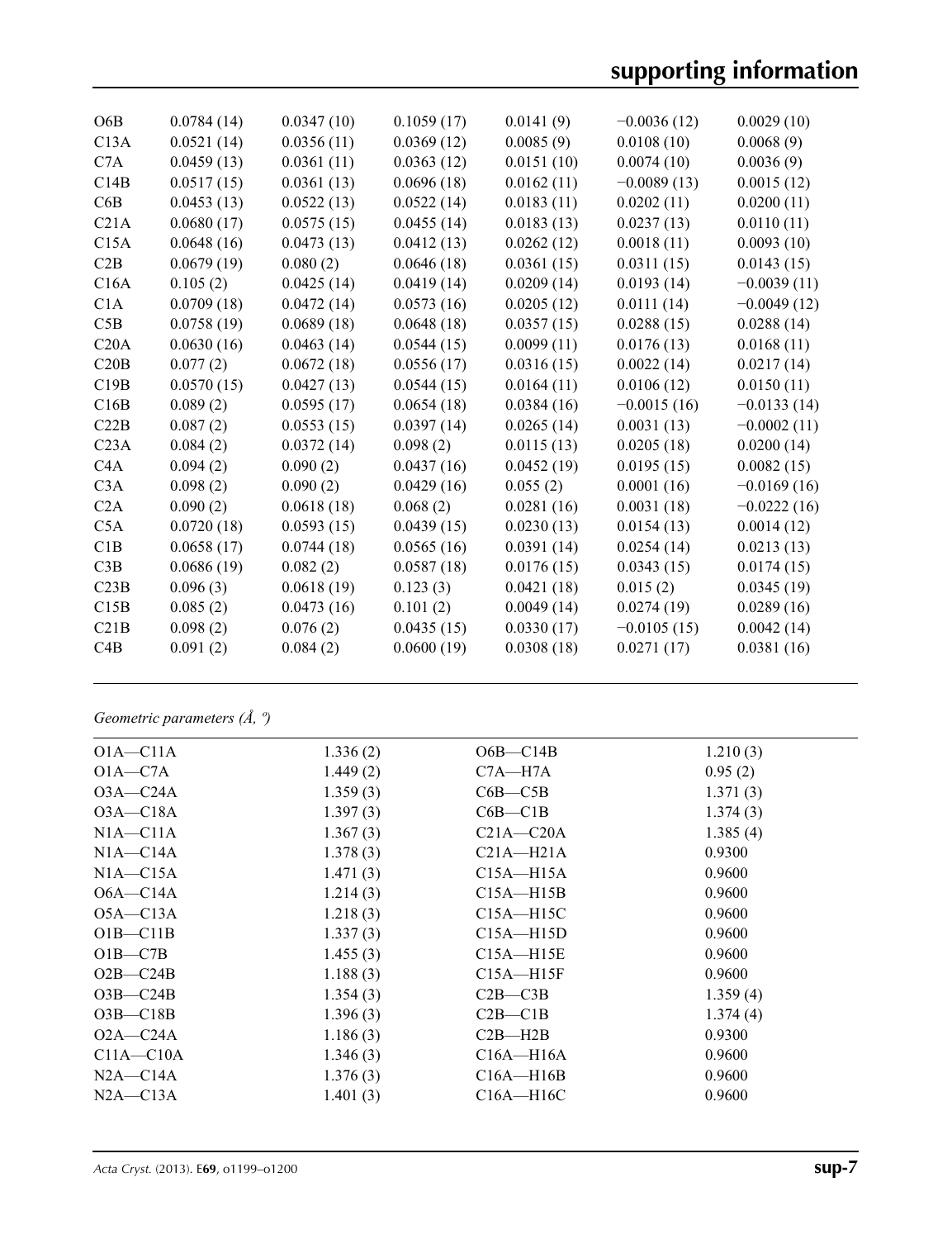| $N2A - C16A$        | 1.469(3)   | $C16A - H16D$         | 0.9600   |
|---------------------|------------|-----------------------|----------|
| $C9A - C10A$        | 1.508(3)   | $C16A - H16E$         | 0.9600   |
| $C9A - C17A$        | 1.515(3)   | $C16A - H16F$         | 0.9600   |
|                     |            |                       |          |
| $C9A - C8A$         | 1.529(3)   | $C1A - C2A$           | 1.379(4) |
| $C9A - H9A$         | 0.98(2)    | $C1A - H1A$           | 0.9300   |
| $C10A - C13A$       | 1.434(3)   | $C5B - C4B$           | 1.382(4) |
| $C24A - C8A$        | 1.506(3)   | $C5B - H5B$           | 0.9300   |
| $C17A - C18A$       | 1.383(3)   | $C20A - H20A$         | 0.9300   |
| $C17A - C22A$       | 1.386(3)   | $C20B - C21B$         | 1.374(4) |
| $O4A - C19A$        | 1.357(3)   | $C20B - C19B$         | 1.374(4) |
| $O4A - C23A$        | 1.426(3)   | $C20B - H20B$         | 0.9300   |
| $NIB - C11B$        | 1.372(3)   | $C16B - H16G$         | 0.9600   |
| $NIB - C14B$        | 1.383(3)   | $C16B - H16H$         | 0.9600   |
| $NIB - C15B$        | 1.459(4)   | $C16B - H16I$         | 0.9600   |
| $O5B - C13B$        | 1.219(3)   | $C16B - H16J$         | 0.9600   |
| $C6A - C1A$         | 1.379(3)   | C16B-H16K             | 0.9600   |
| $C6A - C5A$         | 1.380(4)   | $C16B - H16L$         | 0.9600   |
| $C6A - C7A$         | 1.497(3)   | $C22B - C21B$         | 1.372(4) |
| $C11B - C10B$       | 1.343(3)   | $C22B - H22B$         | 0.9300   |
| $N2B - C14B$        | 1.368(4)   | $C23A - H23A$         | 0.9600   |
| $N2B - C13B$        | 1.402(3)   | $C23A - H23B$         | 0.9600   |
| $N2B - C16B$        | 1.463(3)   | $C23A - H23C$         | 0.9600   |
| $C8B - C24B$        | 1.509(3)   | $C4A - C3A$           | 1.373(5) |
| $C8B - C9B$         | 1.519(3)   | $C4A - C5A$           | 1.379(4) |
| $C8B - C7B$         | 1.528(3)   | $C4A - H4A$           | 0.9300   |
| $C8B - H8B$         | 0.99(2)    | $C3A - C2A$           | 1.359(5) |
| $C18A - C19A$       | 1.391(3)   | $C3A - H3A$           | 0.9300   |
|                     |            | $C2A - H2A$           | 0.9300   |
| $C10B - C13B$       | 1.432(3)   |                       |          |
| $C10B - C9B$        | 1.505(3)   | $C5A - H5A$           | 0.9300   |
| $C18B - C17B$       | 1.378(3)   | $C1B - H1B$           | 0.9300   |
| $C18B - C19B$       | 1.392(3)   | $C3B - C4B$           | 1.371(4) |
| $O4B - C19B$        | 1.359(3)   | $C3B - H3B$           | 0.9300   |
| $O4B - C23B$        | 1.424(3)   | $C23B - H23D$         | 0.9600   |
| $C22A - C21A$       | 1.374(3)   | $C23B - H23E$         | 0.9600   |
| $C22A - H22A$       | 0.9300     | $C23B - H23F$         | 0.9600   |
| $C8A - C7A$         | 1.531(3)   | $C15B - H15G$         | 0.9600   |
| $C8A - H8A$         | 0.97(2)    | $C15B - H15H$         | 0.9600   |
| $C9B - C17B$        | 1.519(3)   | $C15B - H15I$         | 0.9600   |
| $C9B - H9B$         | 0.99(2)    | $C15B - H15J$         | 0.9600   |
| $C7B - C6B$         | 1.499(3)   | $C15B - H15K$         | 0.9600   |
| $C7B - H7B$         | 1.06(2)    | $C15B - H15L$         | 0.9600   |
| $C19A - C20A$       | 1.380(4)   | $C21B - H21B$         | 0.9300   |
| $C17B - C22B$       | 1.375(3)   | $C4B - H4B$           | 0.9300   |
|                     |            |                       |          |
| $C11A - O1A - C7A$  | 116.19(16) | $NIA$ $-CI5A$ $-H15F$ | 109.5    |
| $C24A - 03A - C18A$ | 121.01(17) | H15A-C15A-H15F        | 56.3     |
| $C11A - N1A - C14A$ | 121.25(18) | H15B-C15A-H15F        | 56.3     |
| $C11A - N1A - C15A$ | 121.10(18) | H15C-C15A-H15F        | 141.1    |
|                     |            |                       |          |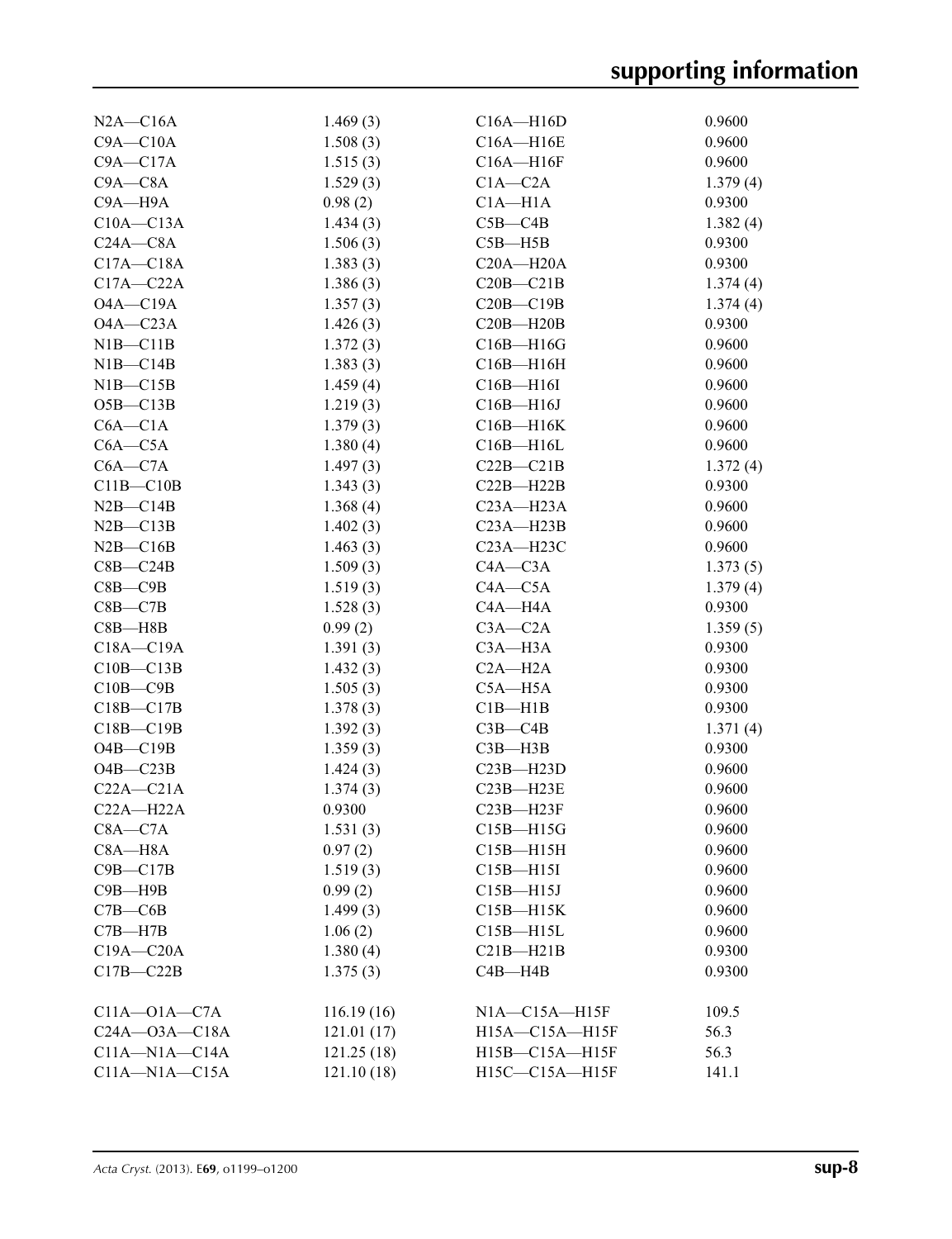| $C14A - N1A - C15A$  | 117.64(18)  | $H15D-C15A-H15F$        | 109.5         |
|----------------------|-------------|-------------------------|---------------|
| $C11B - O1B - C7B$   | 116.98(17)  | $H15E-C15A-H15F$        | 109.5         |
| $C24B - O3B - C18B$  | 120.60(17)  | $C3B - C2B - C1B$       | 120.5(3)      |
| $O1A - C11A - C10A$  | 125.08(19)  | $C3B - C2B - H2B$       | 119.8         |
| $O1A - C11A - N1A$   | 111.66(17)  | $C1B - C2B - H2B$       | 119.8         |
| $C10A - C11A - N1A$  | 123.25(19)  | $N2A$ —C16A—H16A        | 109.5         |
| $C14A - N2A - C13A$  | 124.81(18)  | $N2A - C16A - H16B$     | 109.5         |
| $C14A - N2A - C16A$  | 117.42(19)  | $H16A - C16A - H16B$    | 109.5         |
| $C13A - N2A - C16A$  | 117.8(2)    | N2A-C16A-H16C           | 109.5         |
| $C10A - C9A - C17A$  | 115.84(19)  | H16A-C16A-H16C          | 109.5         |
| $C10A - C9A - C8A$   | 107.27(16)  | H16B-C16A-H16C          | 109.5         |
| $C17A - C9A - C8A$   | 109.59(17)  | $N2A - C16A - H16D$     | 109.5         |
| $C10A - C9A - H9A$   | 109.1(12)   | $H16A - C16A - H16D$    | 141.1         |
| $C17A - C9A - H9A$   | 108.2(12)   | $H16B - C16A - H16D$    | 56.3          |
| $C8A - C9A - H9A$    | 106.4(13)   | $H16C-C16A-H16D$        | 56.3          |
| $C11A - C10A - C13A$ | 118.46(19)  | $N2A - C16A - H16E$     | 109.5         |
| $C11A - C10A - C9A$  | 121.14(19)  | H16A-C16A-H16E          | 56.3          |
| $C13A - C10A - C9A$  | 119.85(19)  | H16B-C16A-H16E          |               |
| $O2A - C24A - O3A$   |             | H16C-C16A-H16E          | 141.1<br>56.3 |
|                      | 117.9(2)    |                         |               |
| $O2A - C24A - C8A$   | 125.0(2)    | H16D-C16A-H16E          | 109.5         |
| $O3A - C24A - C8A$   | 117.06(19)  | $N2A - C16A - H16F$     | 109.5         |
| $C18A - C17A - C22A$ | 117.7(2)    | H16A-C16A-H16F          | 56.3          |
| $C18A - C17A - C9A$  | 118.41(19)  | $H16B - C16A - H16F$    | 56.3          |
| $C22A - C17A - C9A$  | 123.88(19)  | H16C-C16A-H16F          | 141.1         |
| $C19A - O4A - C23A$  | 117.9(2)    | H16D-C16A-H16F          | 109.5         |
| $C11B-M1B-C14B$      | 121.2(2)    | H16E-C16A-H16F          | 109.5         |
| $C11B-M1B-C15B$      | 121.0(2)    | $C6A - C1A - C2A$       | 120.1(3)      |
| $C14B-M1B-C15B$      | 117.8(2)    | $C6A - C1A - H1A$       | 120.0         |
| $O6A - C14A - N2A$   | 122.7(2)    | $C2A - C1A - H1A$       | 120.0         |
| $O6A - C14A - N1A$   | 121.3(2)    | $C6B$ — $C5B$ — $C4B$   | 120.4(3)      |
| $N2A - C14A - N1A$   | 116.01(19)  | $C6B - C5B - H5B$       | 119.8         |
| $C1A - C6A - C5A$    | 119.2(2)    | $C4B - C5B - H5B$       | 119.8         |
| $C1A - C6A - C7A$    | 119.3(2)    | $C19A - C20A - C21A$    | 119.7(2)      |
| $C5A - C6A - C7A$    | 121.5(2)    | C19A-C20A-H20A          | 120.1         |
| $O1B - C11B - C10B$  | 125.2(2)    | $C21A - C20A - H20A$    | 120.1         |
| $O1B - C11B - N1B$   | 112.0(2)    | $C21B-C20B-C19B$        | 119.8(2)      |
| $C10B - C11B - N1B$  | 122.8(2)    | $C21B-C20B-H20B$        | 120.1         |
| $C14B - N2B - C13B$  | 125.3(2)    | C19B-C20B-H20B          | 120.1         |
| $C14B - N2B - C16B$  | 116.9(2)    | $O4B - C19B - C20B$     | 125.5(2)      |
| $C13B - N2B - C16B$  | 117.9(2)    | $O4B - C19B - C18B$     | 116.3(2)      |
| $C24B - C8B - C9B$   | 112.13(18)  | $C20B - C19B - C18B$    | 118.2(2)      |
| $C24B - C8B - C7B$   | 111.53(19)  | $N2B$ — $C16B$ — $H16G$ | 109.5         |
| $C9B - C8B - C7B$    | 108.64(19)  | $N2B - C16B - H16H$     | 109.5         |
| $C24B - C8B - H8B$   | 105.6(14)   | H16G-C16B-H16H          | 109.5         |
| C9B-C8B-H8B          | 112.2(14)   | $N2B - C16B - H16I$     | 109.5         |
| $C7B - C8B - H8B$    | 106.6(14)   | H16G-C16B-H16I          | 109.5         |
| $C17A - C18A - C19A$ | 122.6(2)    | H16H-C16B-H16I          | 109.5         |
| $C17A - C18A - O3A$  | 122.64 (19) | $N2B - C16B - H16J$     | 109.5         |
|                      |             |                         |               |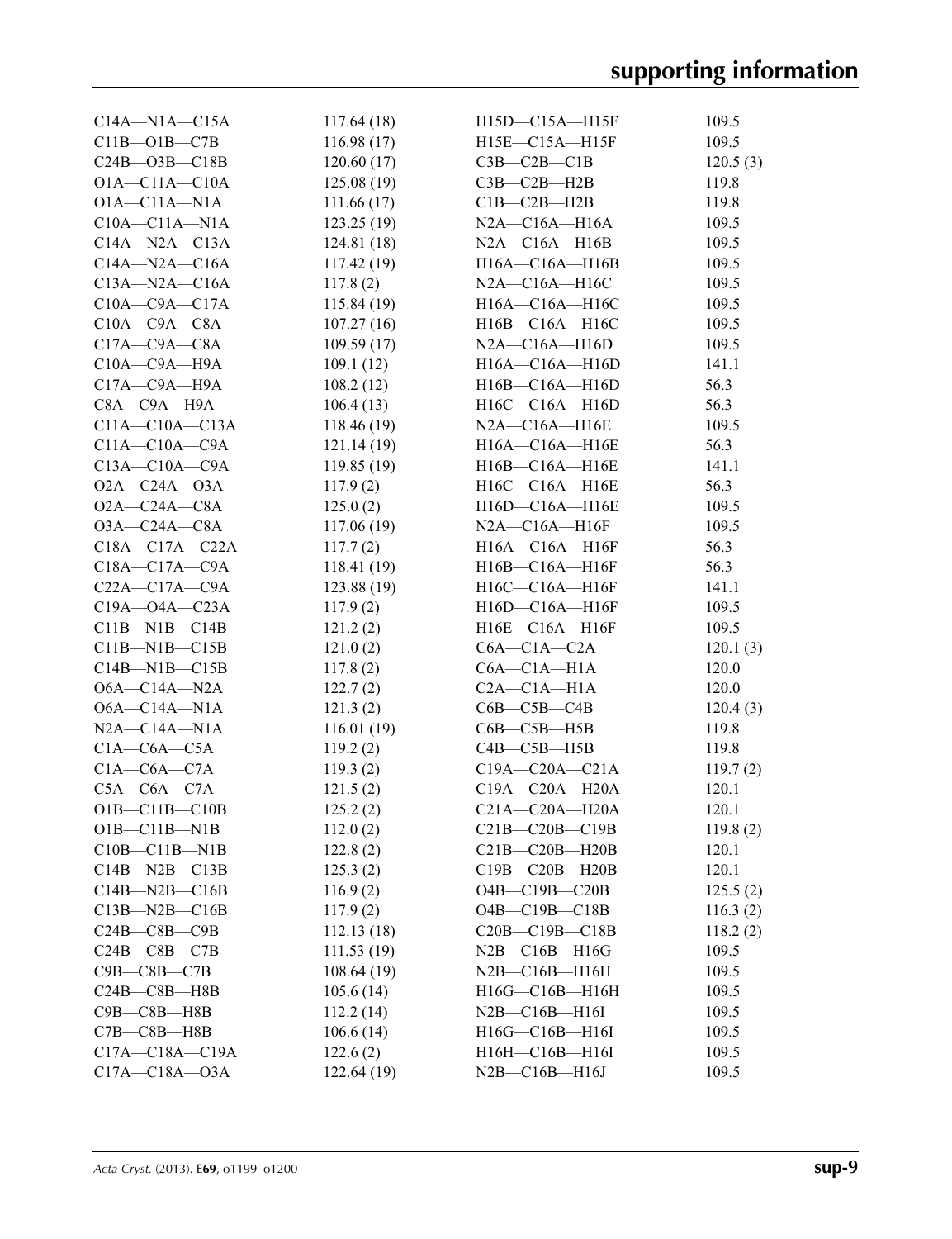| $C19A - C18A - 03A$   | 114.73(19)  | $H16G-C16B-H16J$        | 141.1          |
|-----------------------|-------------|-------------------------|----------------|
| $C11B - C10B - C13B$  | 119.1(2)    | H16H-C16B-H16J          | 56.3           |
| $C11B - C10B - C9B$   | 120.6(2)    | H16I-C16B-H16J          | 56.3           |
| $C13B - C10B - C9B$   | 120.0(2)    | $N2B$ — $C16B$ — $H16K$ | 109.5          |
| $C17B - C18B - C19B$  | 122.3(2)    | H16G-C16B-H16K          | 56.3           |
| $C17B - C18B - O3B$   | 122.6(2)    | H16H-C16B-H16K          | 141.1          |
| C19B-C18B-O3B         | 115.0(2)    | H16I-C16B-H16K          | 56.3           |
| $C19B - O4B - C23B$   | 117.3(2)    | H16J—C16B—H16K          | 109.5          |
| $C21A - C22A - C17A$  | 120.5(2)    | $N2B$ — $C16B$ — $H16L$ | 109.5          |
| $C21A-C22A-H22A$      | 119.7       | $H16G-C16B-H16L$        | 56.3           |
| $C17A - C22A - H22A$  | 119.7       | $H16H - C16B - H16L$    | 56.3           |
| $O5B - C13B - N2B$    | 119.9(2)    | $H16I - C16B - H16L$    | 141.1          |
| $O5B - C13B - C10B$   | 124.5(2)    | H16J-C16B-H16L          | 109.5          |
| $N2B - C13B - C10B$   | 115.6(2)    | H16K-C16B-H16L          | 109.5          |
| $C24A - C8A - C9A$    | 112.47(18)  | $C21B-C22B-C17B$        | 120.2(3)       |
| $C24A - C8A - C7A$    | 111.13(18)  | $C21B-C22B-H22B$        | 119.9          |
| $C9A - C8A - C7A$     | 108.06(18)  | $C17B - C22B - H22B$    | 119.9          |
| $C24A - C8A - H8A$    | 107.2(13)   | 04A-C23A-H23A           | 109.5          |
| C9A-C8A-H8A           | 110.6(13)   | $O4A - C23A - H23B$     | 109.5          |
| $C7A - C8A - H8A$     | 107.3(13)   | H23A—C23A—H23B          | 109.5          |
| $O2B - C24B - O3B$    | 117.7(2)    | 04A-C23A-H23C           | 109.5          |
| $O2B - C24B - C8B$    | 124.5(2)    | H23A-C23A-H23C          | 109.5          |
| $O3B-C24B-C8B$        | 117.79(19)  | $H23B-C23A-H23C$        | 109.5          |
| $C10B - C9B - C8B$    |             | $C3A - C4A - C5A$       |                |
| $C10B - C9B - C17B$   | 108.28(18)  | $C3A - C4A - H4A$       | 120.4(3)       |
| $C8B - C9B - C17B$    | 115.05(19)  | C5A—C4A—H4A             | 119.8<br>119.8 |
|                       | 109.41(18)  | $C2A - C3A - C4A$       |                |
| $C10B - C9B - H9B$    | 108.0(13)   |                         | 119.7(3)       |
| $C8B$ — $C9B$ —H $9B$ | 106.7(13)   | $C2A - C3A - H3A$       | 120.2          |
| $C17B - C9B - H9B$    | 109.1(13)   | $C4A - C3A - H3A$       | 120.2          |
| $O1B-C7B-C6B$         | 106.77(18)  | $C3A - C2A - C1A$       | 120.7(3)       |
| $O1B-C7B-C8B$         | 108.42(18)  | $C3A - C2A - H2A$       | 119.7          |
| $C6B - C7B - C8B$     | 114.8(2)    | $C1A - C2A - H2A$       | 119.7          |
| $O1B - C7B - H7B$     | 109.9(13)   | $C6A$ — $C5A$ — $C4A$   | 120.0(3)       |
| $C6B - C7B - H7B$     | 109.9(13)   | $C6A - C5A - H5A$       | 120.0          |
| $C8B - C7B - H7B$     | 107.0(13)   | C4A—C5A—H5A             | 120.0          |
| $O4A - C19A - C20A$   | 125.6(2)    | $C2B - C1B - C6B$       | 120.8(3)       |
| $O4A - C19A - C18A$   | 116.1(2)    | $C2B - C1B - H1B$       | 119.6          |
| $C20A - C19A - C18A$  | 118.4(2)    | $C6B - C1B - H1B$       | 119.6          |
| $C22B - C17B - C18B$  | 118.1(2)    | $C2B - C3B - C4B$       | 119.4(3)       |
| $C22B - C17B - C9B$   | 124.3(2)    | $C2B - C3B - H3B$       | 120.3          |
| C18B-C17B-C9B         | 117.61(19)  | $C4B - C3B - H3B$       | 120.3          |
| O5A-C13A-N2A          | 119.7(2)    | $O4B - C23B - H23D$     | 109.5          |
| $O5A - C13A - C10A$   | 124.3(2)    | O4B-C23B-H23E           | 109.5          |
| $N2A - C13A - C10A$   | 116.00 (19) | H23D-C23B-H23E          | 109.5          |
| $O1A - C7A - C6A$     | 106.58(17)  | O4B-C23B-H23F           | 109.5          |
| $O1A - C7A - C8A$     | 107.71(17)  | H23D-C23B-H23F          | 109.5          |
| $C6A - C7A - C8A$     | 116.74(19)  | $H23E - C23B - H23F$    | 109.5          |
| $O1A - C7A - H7A$     | 107.5(14)   | NIB—C15B—H15G           | 109.5          |